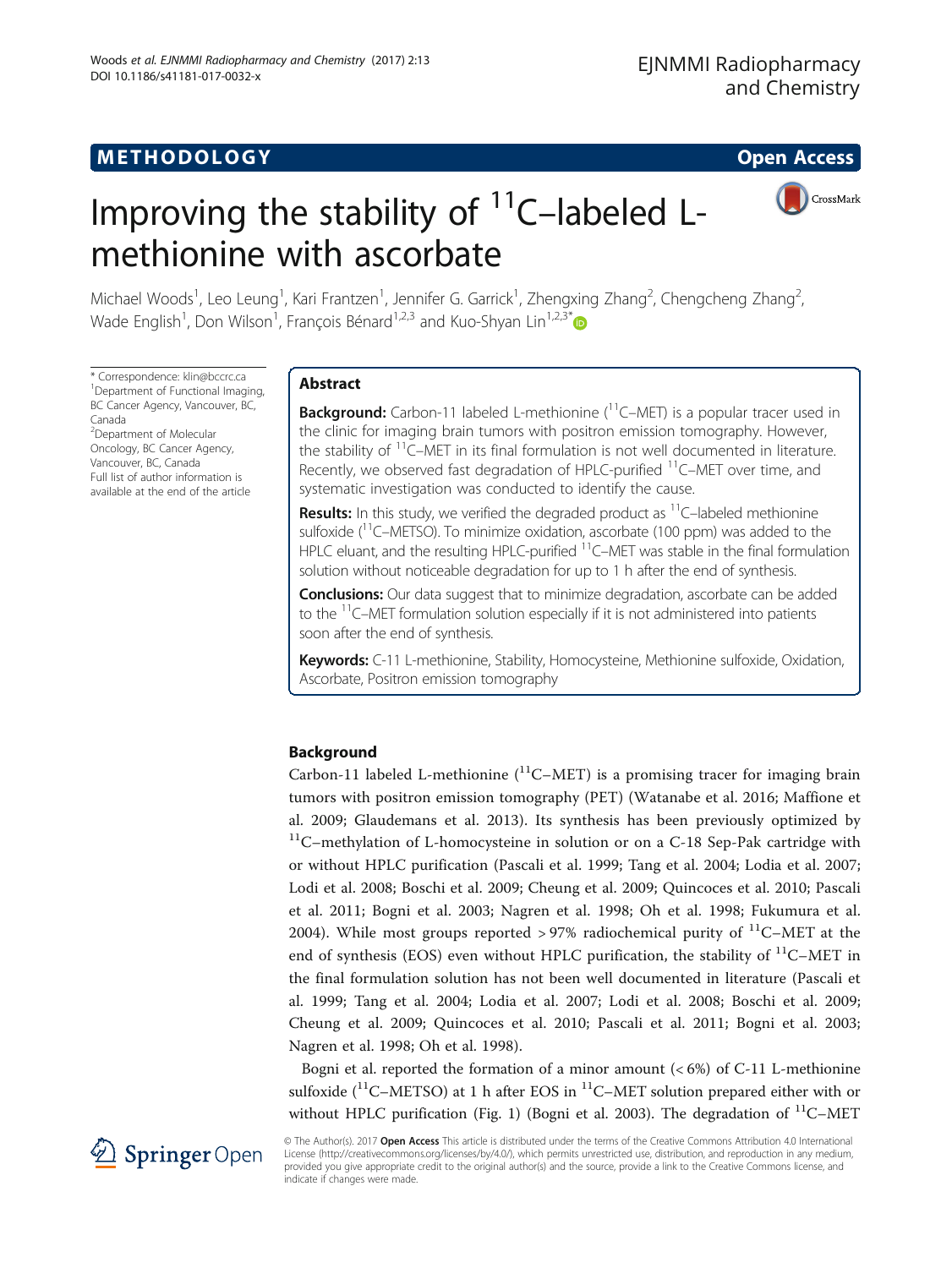<span id="page-1-0"></span>

was attributed to radiolysis as the degradation rate was affected by total radioactivity and chemical composition (ethanol and L-homocysteine) of the <sup>11</sup>C–MET solutions. Fukumura et al. observed fast degradation of HPLC-purified  $^{11}$ C-MET solution with radiochemical purity at 91.2 and 72.9% for samples assayed at EOS and 20 min after EOS, respectively (Fig. 1b) (Fukumura et al. [2004](#page-8-0)). The instability of  $^{11}$ C–MET was likely caused by radiolysis as samples with higher specific activity also showed significantly faster degradation rates. The degraded radioactive product was not identified in this report. However, it was shown that adding ethanol (EtOH, 1.5%) and Tween 80 (3%) into the final formulation solution (in saline) or using saline containing ascorbate (1000 ppm) as the eluant improved the radiochemical purity of HPLC-purified  $^{11}$ C-MET to 99.9%, and no significant degradation was observed over 1 h after EOS (Fukumura et al. [2004\)](#page-8-0).

In this methodology article, we communicate our experience on the preparation of HPLC-purified  ${}^{11}$ C–MET. We report here the instability of HPLC-purified  ${}^{11}$ C–MET, our systematic investigation to find out the cause of rapid degradation, and the strategy to improve the stability of  ${}^{11}$ C–MET in the final formulation solution.

## Results and discussion

To set up <sup>11</sup>C–MET production at our institution, we used the simplest method, Sep-Pak cartridge without HPLC purification (Gomzina et al. [2011](#page-8-0)), for our initial attempt. However, we obtained much lower radiochemical purity (< 90%, data not shown) as compared to > 97% reported by others (Pascali et al. [1999;](#page-8-0) Tang et al. [2004](#page-8-0); Lodia et al. [2007](#page-8-0); Lodi et al. [2008](#page-8-0); Boschi et al. [2009;](#page-7-0) Cheung et al. [2009;](#page-7-0) Quincoces et al. [2010](#page-8-0); Pascali et al. [2011;](#page-8-0) Bogni et al. [2003](#page-7-0)). For the preparation of  ${}^{11}$ C–MET using Sep-Pak cartridge without HPLC purification, L-homocysteine and unhydrolyzed L-homocysteine thiolactone end up in the final formulation solution as well. In order to achieve higher chemical and radiochemical purities, we decided to use HPLC purification for subsequent preparations of  ${}^{11}$ C-MET.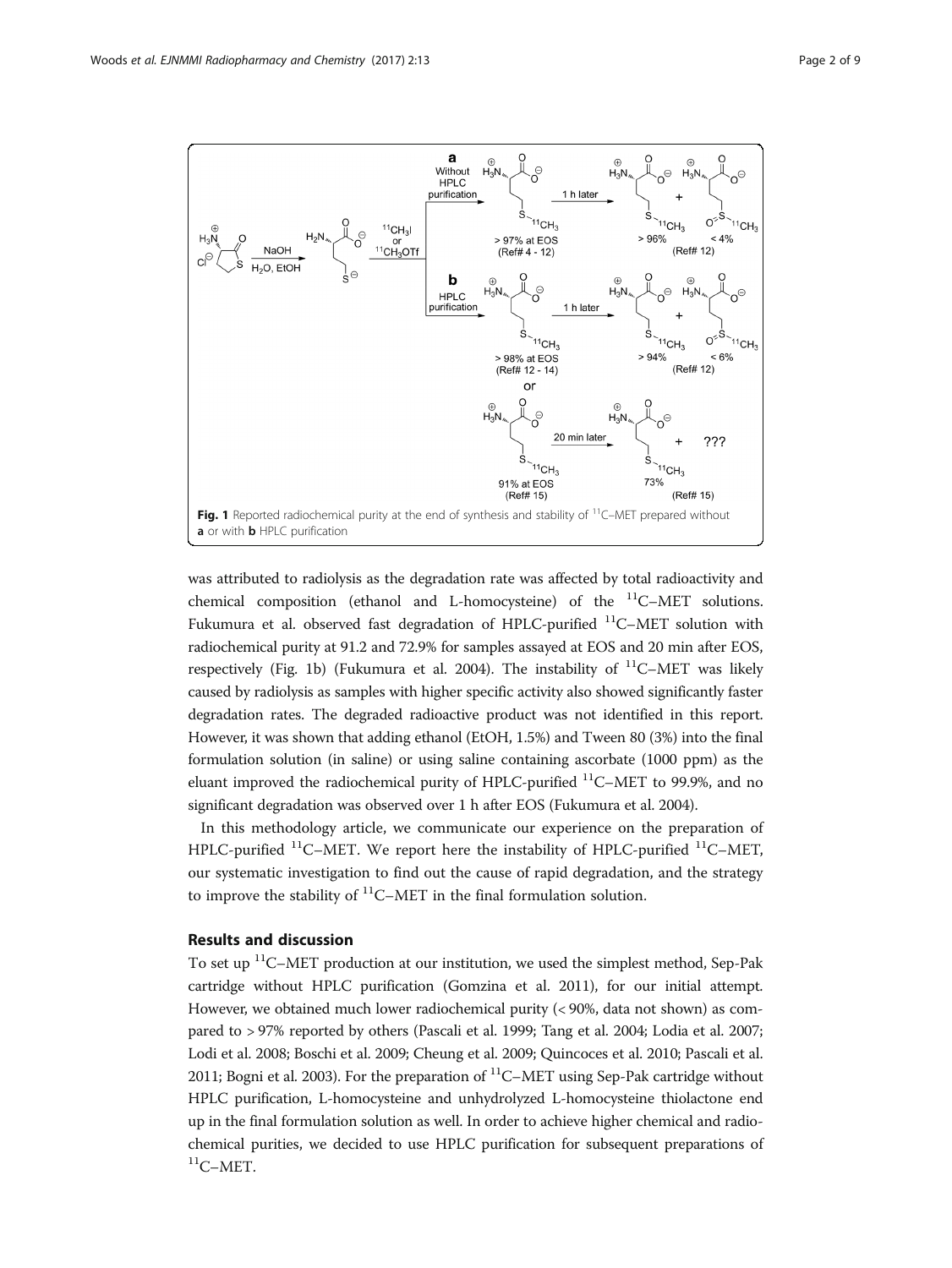<span id="page-2-0"></span>Using phosphate-buffered saline (PBS, 3.93 mM, 3.0 mL/min) as the HPLC eluant and a C18 column (Luna C18 semi-preparative column, 5 μ,  $250 \times 10$  mm) <sup>11</sup>C-MET was obtained in 19 ± 4% ( $n = 4$ ) decay-corrected radiochemical yield from <sup>11</sup>CH<sub>3</sub>I with  $93.5 \pm 0.6\%$  (n = 4) radiochemical purity and  $21.0 \pm 5.1$  GBq/µmol specific activity at the end of synthesis (EOS). The analytical HPLC column was a Luna C18 column (5  $\mu$ , 250 × 4.6 mm), the eluant was phosphate buffer (1 mM, pH 3), and the flow rate was 1.0 mL/min. A minor radioactive by-product was observed at  $t_R = \sim 3.3$  min (Fig. 2a). No residual L-homocysteine or L-homocysteine thiolactone was detected in the final  $^{11}$ C–MET solution as monitored by UV detector (set at 220 nm). The radiochemical purity of <sup>11</sup>C–MET quickly dropped to  $75 \pm 6\%$  ( $n = 4$ ) at 1 h after EOS with concurrent increase of the radioactive by-product (Fig. 2b). Our radiochemical purity data (93.5% at EOS and 75% at 1 h after EOS) were lower than the data (> 99% at EOS and > 96% at 1 h after EOS) reported by Bogni et al. (Bogni et al. [2003\)](#page-7-0), but were comparable to the data (91.2% at EOS and 72.9% at 20 min after EOS) reported by Fukumura et al. (Fukumura et al. [2004\)](#page-8-0).

To our knowledge, there was only one report on degradation of  $^{11}$ C–MET prepared using Sep-Pak cartridge without HPLC purification (Bogni et al. [2003\)](#page-7-0). A minor amount  $( $4\%$ ) of <sup>11</sup>C-METSO was formed over a 1-h period after EOS (Bogni et al.$ [2003](#page-7-0)). Presumably, the remaining L-homocysteine ending up in the final formulation solution could serve as a free radical scavenger, and prevent degradation of  $^{11}$ C–MET. To verify this hypothesis, we added 0.5 mg of L-homocysteine in the product collection

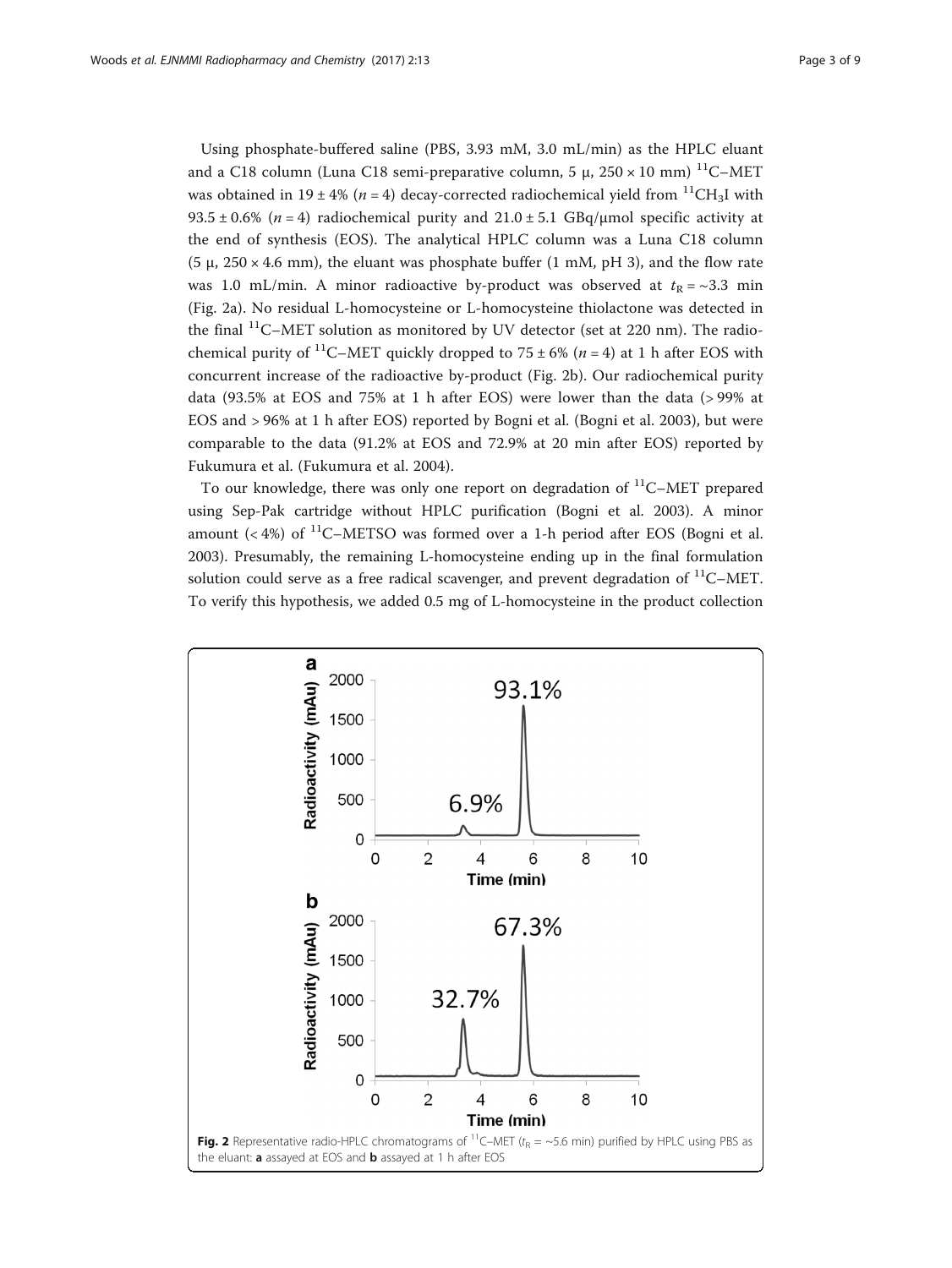<span id="page-3-0"></span>vial of the synthesis module. After mixing with the HPLC-purified  $^{11}$ C–MET eluate fraction, the mixed solution was passed through a sterile filter and checked by HPLC. As shown in Fig. 3a, the radiochemical purity of <sup>11</sup>C–MET increased to 97.5  $\pm$  1.5% (*n* = 2) at EOS with a minor radioactive by-product eluted at the same retention ( $t_R = \sim 3.3$  min) of the degraded product as shown in Fig. [2b](#page-2-0). However, the content of this radioactive byproduct still slowly increased over time even in the presence of L-homocysteine (radiochemical purity of <sup>11</sup>C–MET:  $91.1 \pm 8.3\%$  at 1 h after EOS, Fig. 3b).

Next, we tried to identify the radioactive degradation product in our HPLC-purified  $11$ <sup>C</sup>–MET solution. Previously,  $11$ <sup>C</sup>–METSO was reported to be the degradation product of  $^{11}$ C–MET prepared with or without HPLC purification (Bogni et al. [2003\)](#page-7-0). To verify this, we co-injected the degraded  $^{11}$ C–MET solution (1 h after EOS) with MET and METSO into HPLC. As shown in Fig. [4](#page-4-0), the UV peak of METSO co-eluted with the radio peak of the radioactive by-product ( $t_R = \sim 3.3$  min), confirming <sup>11</sup>C–METSO was indeed the degradation by-product of our HPLC-purified  $^{11}$ C–MET. In addition, we also conducted mass analysis for the decayed product solution, and confirmed the presence of METSO (see Additional file [1:](#page-7-0) Figure S1).

Previously, Bogni et al. suggested that  ${}^{11}$ C–MET prepared without HPLC purification could be stabilized by the remaining EtOH and L-homocysteine in the final product solu-tion (Bogni et al. [2003](#page-7-0)). Fukumura et al. also demonstrated that HPLC-purified <sup>11</sup>C-MET could be stabilized by the addition of EtOH (1.5%) and Tween 80 (3%) to the final product solution (Fukumura et al. [2004](#page-8-0)). Since EtOH is relatively nontoxic and readily available, we tested if EtOH alone could be used to stabilize the HPLC-purified <sup>11</sup>C–MET solution.

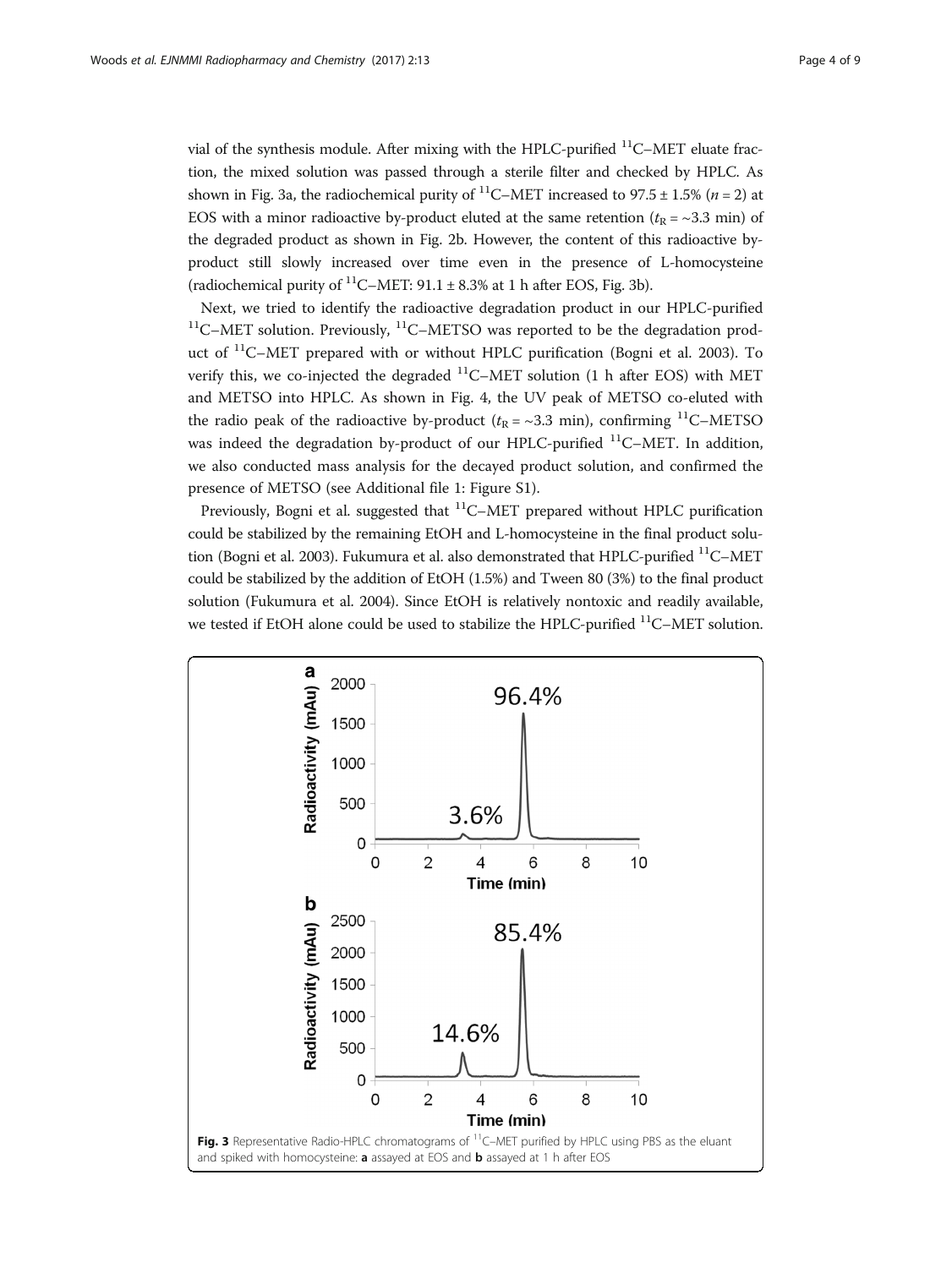<span id="page-4-0"></span>

We added EtOH (4%) immediately after the  $^{11}$ C–MET-containing HPLC eluate fraction was collected in the final product vial, and checked radiochemical purity of  $11$ <sup>C</sup>–MET over time. The radiochemical purities of EtOH-containing  $11$ <sup>C</sup>–MET solution were  $94.7 \pm 3.3\%$  and  $77.7 \pm 16.1\%$  ( $n = 2$ ) at EOS and 1 h after EOS, respectively. Representative HPLC chromatograms are shown in Fig. [5](#page-5-0). These data suggest that EtOH alone is not very effective to prevent degradation of HPLC-purified  $^{11}$ C-MET solution. The previous findings by others might be due to the combination of EtOH with L-homocysteine or Tween 80 (Bogni et al. [2003](#page-7-0); Fukumura et al. [2004\)](#page-8-0).

Interestingly,  ${}^{11}$ C–METSO was observed in Figs. [2,](#page-2-0) [3](#page-3-0) and [5](#page-5-0) even at EOS, suggesting  $11$ C–METSO was formed quickly after  $11$ C–MET was separated from L-homocysteine during HPLC purification. To stabilize  ${}^{11}$ C–MET final formulation solution and minimize the formation of  ${}^{11}$ C–METSO even during the HPLC purification process, we added ascorbate directly into HPLC solvent. Instead of 1000 ppm tested by Fukumura et al. (Fukumura et al. [2004\)](#page-8-0), we used only 100 ppm of ascorbate. The eluate fraction containing  ${}^{11}$ C–MET was collected and passed through a sterile filter.  ${}^{11}$ C–MET was obtained in 22 ± 3% ( $n = 8$ ) decay-corrected radiochemical yield from <sup>11</sup>CH<sub>3</sub>I with a 99.2 ± 0.9% ( $n = 8$ ) radiochemical purity at EOS. No significant degradation of <sup>11</sup>C–MET solution was observed as the radiochemical purity was  $98.2 \pm 1.7\%$  ( $n = 8$ ) at 1 h after EOS (Fig. [6](#page-6-0)). These data are consistent with the observation of Fukumura et al. (Fukumura et al. [2004\)](#page-8-0), and suggest that 100 ppm of ascorbate is sufficient to minimize the formation of <sup>11</sup>C-METSO.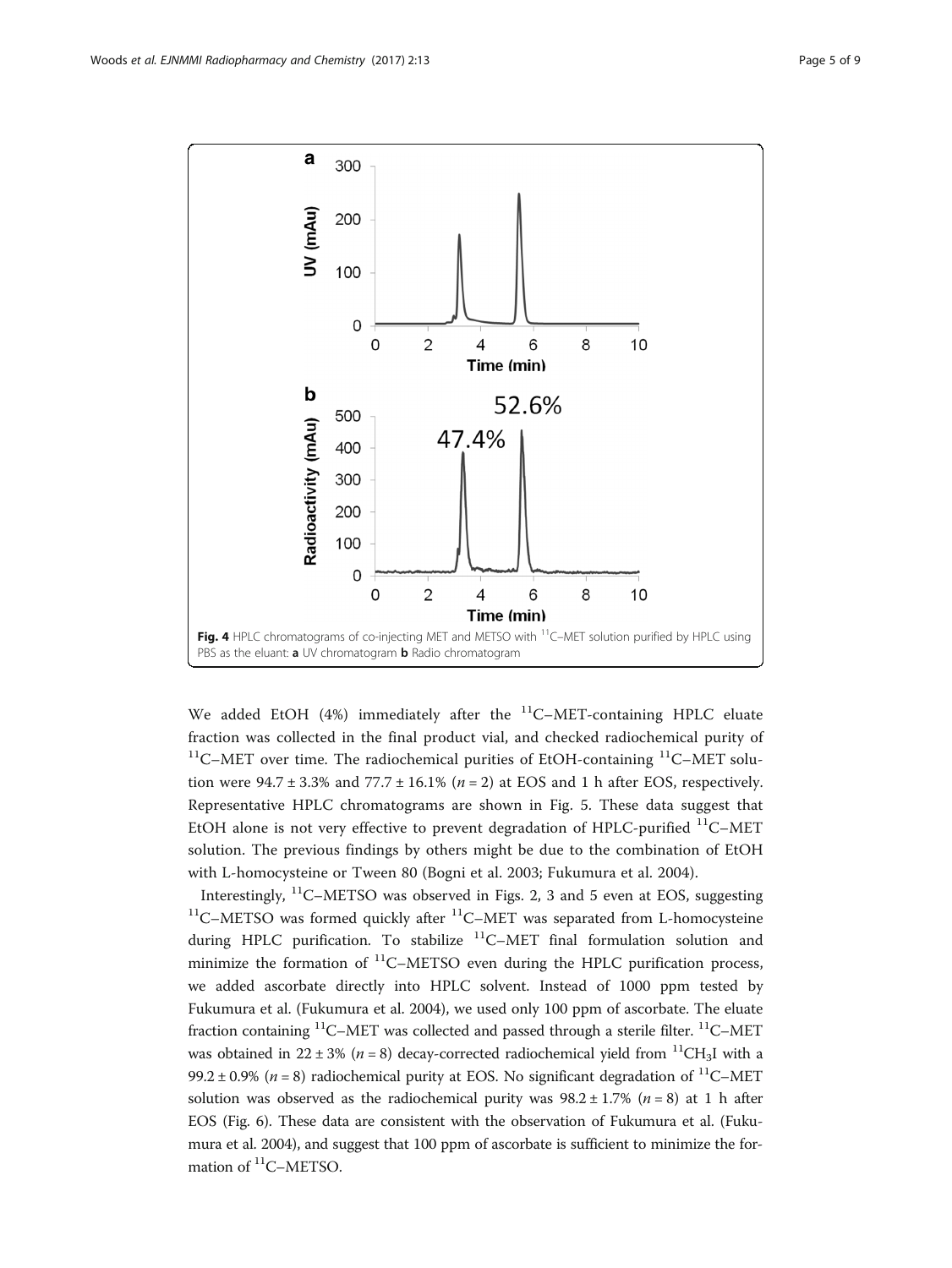<span id="page-5-0"></span>

## Conclusions

We successfully verified the degradation of HPLC-purified  $^{11}$ C-MET was due to the formation of  $^{11}$ C–METSO. Presence of L-homocysteine or EtOH in the final  $^{11}$ C–MET formulation solution could slow down the degradation of  $^{11}$ C–MET. Adding ascorbate to the HPLC solvent greatly improved the radiochemical purity and stability of HPLCpurified  ${}^{11}$ C–MET solution. This could be very useful especially if  ${}^{11}$ C–MET is not used immediately after EOS. The tested concentration (100 ppm) contains only  $\sim$ 1.4 mg of ascorbate in the entire dose  $(\sim13.5 \text{ mL})$ . It is safe for administration as this mass of ascorbate is much lower than the usual therapeutic parenteral dose (100–250 mg).

## Methods

## General methods

METSO and sodium phosphate monobasic were purchased from Sigma-Aldrich (Oakville, Canada). For preparation of the QC HPLC solvent and the phosphate buffer used to elute the reaction mixture off the cartridge, sodium phosphate monobasic was diluted with water to the specified concentrations without adjusting pH. Vitamin C injection (ascorbic acid, 250 mg/mL) and sodium phosphate injection (3 mmol/mL) were purchased from Sandoz (Boucherville, Canada). Saline injection (0.9% NaCl) was purchased from Baxter (Mississauga, Canada). The semi-preparative HPLC solvents were prepared by mixing sodium phosphate injection and saline injection (with or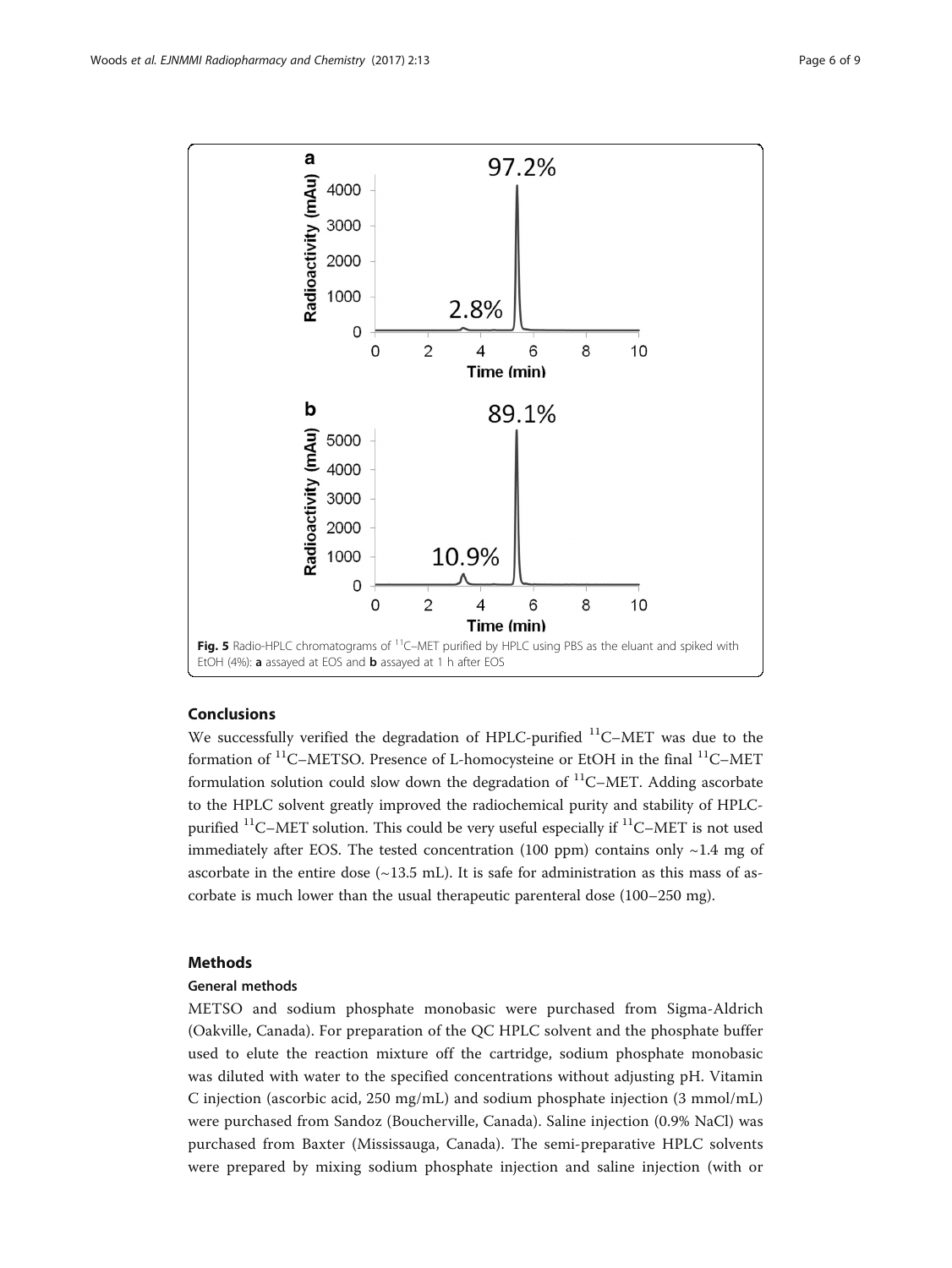<span id="page-6-0"></span>

without vitamin C injection) to the specified concentrations. All other chemicals and solvents were obtained from commercial sources, and used without further purification. Sep-Pak tC18 Plus Short cartridges (400 mg) were obtained from Waters (Milford, MA). C-11 methane was produced by 18-MeV proton bombardment of an  $N_2/H_2$  (10%  $H_2$  in N2) target using an Advanced Cyclotron Systems Inc. (Richmond, Canada) TR19 cyclotron. C-11 methane was converted to C-11 methyl iodide  $(^{11}CH_3I)$  in gas phase using a GE (Chicago, IL) TRACER FX C Pro module. Purification of <sup>11</sup>C-MET was conducted using the HPLC component of the synthesis module on a Phenomenex (Torrance, CA) Aqua C18 semi-preparative column (5 μ,  $250 \times 10$  mm). The HPLC solvent was phosphate-buffered saline (PBS, 3.93 mM) or PBS containing 100 ppm of ascorbate, and the flow rate was 3.0 mL/min. Millex-GS 0.22 μm sterile filter was purchased from EMD Millipore (Billerica, MA). Radioactivity was measured using a Capintec (Ramsey, NJ) CRC®-Ultra R dose calibrator. Mass analysis was performed using an AB SCIEX (Framingham, MA, USA) 4000 QTRAP mass spectrometer system with an ESI ion source.

## Synthesis and purification of  $<sup>11</sup>C-MET$ </sup>

The tC18 Sep-Pak cartridge was preconditioned with EtOH (5 mL) and sterile water (10 mL). The remaining water in the cartridge was pushed out with air (10 mL). Five minutes before EOS, 85 μL of L-homocysteine thiolactone hydrochloride aqueous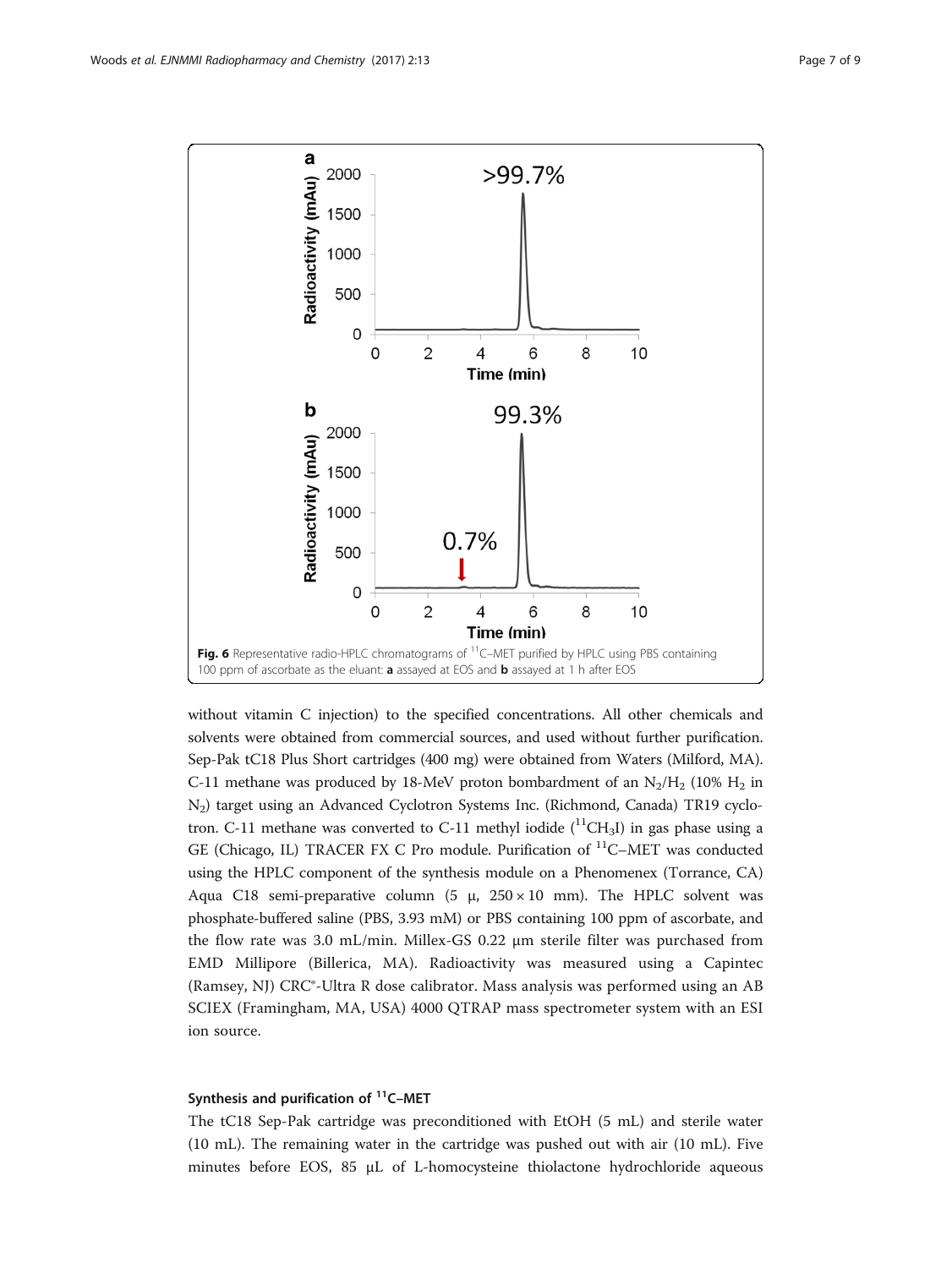<span id="page-7-0"></span>solution (25 mg in 600 μL water) was mixed with 200 μL of NaOH solution (0.7 mL of 10 N NaOH aqueous solution diluted with 4.3 mL water and 5.0 mL EtOH). From this, 200 μL of the mixed solution was loaded to the tC18 Sep-Pak cartridge. After passing  $11$ CH<sub>3</sub>I by helium (15 mL/min) through the tC18 Sep-Pak cartridge, the reaction mixture was eluted off the cartridge with phosphate buffer (50 mM, 2 mL) and purified by HPLC. The eluate fraction ( $\sim 1.5$  mL) containing <sup>11</sup>C–MET was collected, diluted with HPLC eluant (12 mL), and passed through a Millex-GS sterile filter into a final product vial.

## Quality control of <sup>11</sup>C-MET

Chemical purity, radiochemical purity and radiochemical identity of  $^{11}$ C–MET and byproducts were determined using an Agilent (Santa Clara, CA) HPLC system equipped with a model 1200 quaternary pump, a model 1200 UV absorbance detector (set at 220 nm), and a Bioscan (Washington, DC) NaI scintillation detector. The operation of the Agilent HPLC system was controlled using the Agilent ChemStation software. The HPLC column used was a Phenomenex Luna C18 analytical column (5  $\mu$ , 250  $\times$  4.6 mm). The HPLC solvent was phosphate buffer (1 mM, pH 3), and the flow rate was 1.0 mL/min.

### Additional file

[Additional file 1: Figure S1.](dx.doi.org/10.1186/s41181-017-0032-x) Identification of METSO from decayed <sup>11</sup>C-MET solution. (DOCX 260 kb)

## Abbreviations

<sup>11</sup>CH<sub>3</sub>I: Carbon-11 labeled methyl iodide; <sup>11</sup>C–MET: Carbon-11 labeled L-methionine; <sup>11</sup>C–METSO: Carbon-11 labeled methionine sulfoxide; EOS: End of synthesis; EtOH: Ethanol; HPLC: High performance liquid chromatography; NaOH: Sodium hydroxide; PBS: Phosphate-buffered saline; PET: Positron emission tomography; ppm: Part per million;  $t_{\rm B}$ : Retention time; UV: Ultraviolet light

#### Acknowledgments

This work was supported by the Canadian Institutes of Health Research (FDN-148465) and the Leading Edge Endowment Fund.

#### Authors' contributions

MW, DW, FB and KSL conceived and designed the complete study. MW, LL, KF, JGG, ZZ, CZ and WE conducted the experiments. MW, LL, ZZ, CZ and KSL summarized and interpreted the data. The manuscript was drafted by KSL with critical revisions from MW, LL, KF, JGG, ZZ, CZ, and WE. All authors read and approved the final manuscript.

#### Consent for publication

Not applicable.

#### Competing interests

The authors declare that they have no competing interests.

#### Publisher's Note

Springer Nature remains neutral with regard to jurisdictional claims in published maps and institutional affiliations.

#### Author details

<sup>1</sup>Department of Functional Imaging, BC Cancer Agency, Vancouver, BC, Canada. <sup>2</sup>Department of Molecular Oncology, BC Cancer Agency, Vancouver, BC, Canada. <sup>3</sup>Department of Radiology, University of British Columbia, Vancouver, BC Canada.

#### Received: 30 July 2017 Accepted: 11 September 2017 Published online: 04 October 2017

#### References

Bogni A, Bombardieri E, Iwata R, Cadini L, Pascali C. Stability of L-[S-methyl-<sup>11</sup>C]methionine solutions. J Radioanal Nucl Chem. 2003;256:199–203.

Boschi S, Lodi F, Cicoria G, Ledesma JR, Knopp R, Rizzello A, Di Pierro D, Trespidi S, Marengo M. Development of a modular system for the synthesis of PET [<sup>11</sup>C]labelled radiopharmaceuticals. Appl Radiat Isot. 2009;67:1869-73.

Cheung M-K, Ho C-L. A simple, versatile, low-cost and remotely operated apparatus for  $[1^1C]$ acetate,  $[1^1C]$ choline, [<sup>11</sup>C]methionine and [<sup>11</sup>C]PIB synthesis. Appl Radiat lsot. 2009;67:581-9.